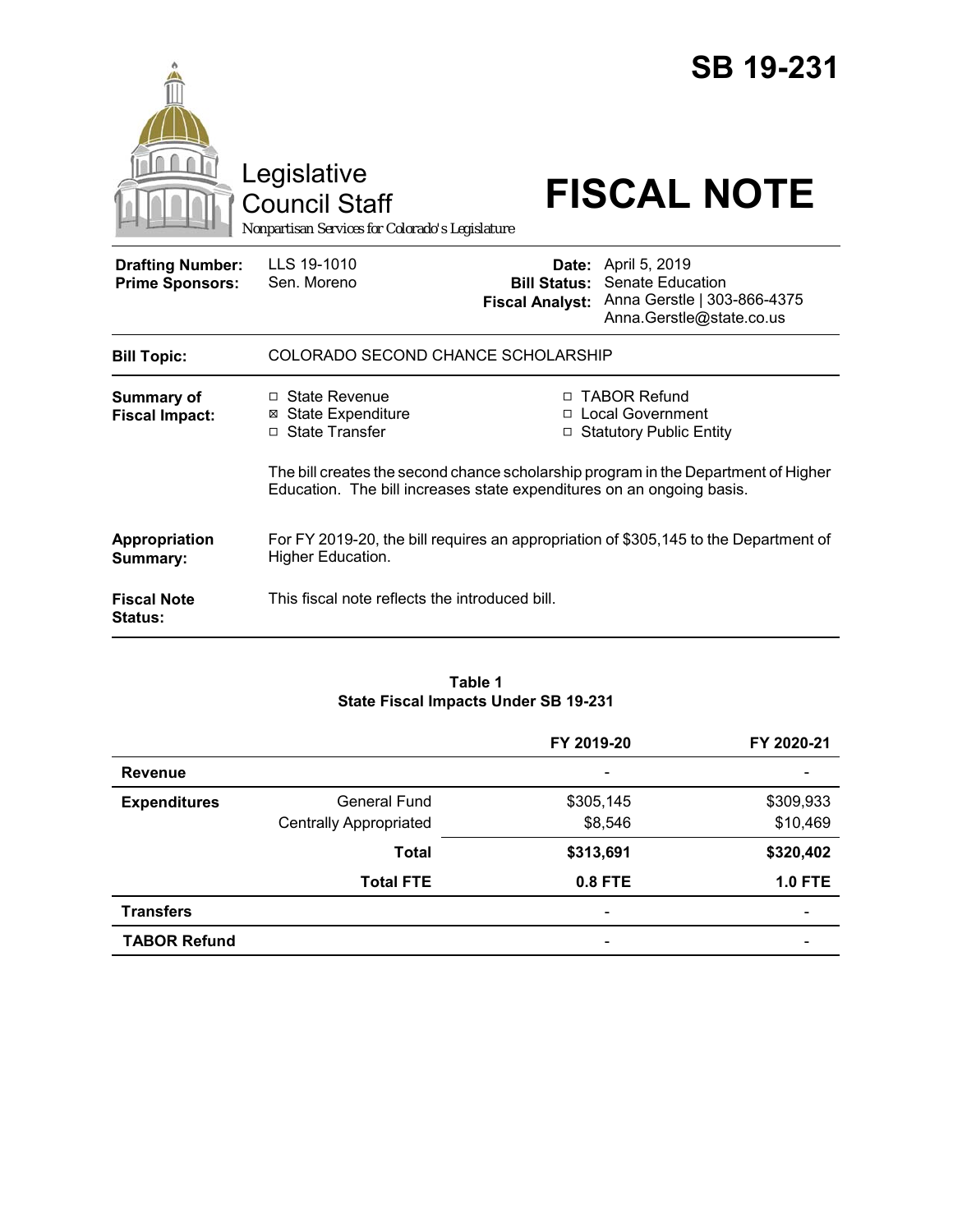April 5, 2019

## **Summary of Legislation**

The bill creates the second chance scholarship program in the Department of Higher Education (DHE) to assist persons who were previously committed to the Division of Youth Services and are pursuing a postsecondary credential. The Executive Director of the Colorado Commission on Higher Education (CCHE) must appoint a program coordinator to regularly meet with and support scholarship recipients to set employment and education goals, and to connect students with wraparound services.

The bill creates a five-member advisory board to review grant applications and make awards based on specified criteria. The board includes representatives from the Division of Youth Services, CCHE, the Department of Human Services, the program coordinator, and an individual previously committed to the Division of Youth Services. The board must meet at least four times per year, and establish application procedures and deadlines for the scholarship program.

The advisory board must award scholarships of up to \$10,000, with the specific amount based on the applicant's financial need, the cost of attendance, the available funding, and the number of applicants. The program is repealed September 1, 2022, following a sunset review.

### **State Expenditures**

The bill increases state expenditures in the Department of Higher Education by \$313,691 in FY 2019-20 and \$320,402 in FY 2020-21. Costs are listed in Table 1 and discussed below.

|                                                    | FY 2019-20 | FY 2020-21     |
|----------------------------------------------------|------------|----------------|
| <b>Department of Higher Education</b>              |            |                |
| <b>Personal Services</b>                           | \$46,977   | \$56,373       |
| <b>Operating Expenses and Capital Outlay Costs</b> | \$5,558    | \$950          |
| Travel                                             | \$2,610    | \$2,610        |
| Scholarships                                       | \$250,000  | \$250,000      |
| Centrally Appropriated Costs*                      | \$8,546    | \$10,469       |
| <b>Total Cost</b>                                  | \$313,691  | \$320,402      |
| <b>Total FTE</b>                                   | $0.8$ FTE  | <b>1.0 FTE</b> |

#### **Table 2 Expenditures Under SB 19-231**

 *\* Centrally appropriated costs are not included in the bill's appropriation.*

**Personal services.** The bill requires that DHE hire a program coordinator to support persons previously committed to the Division of Youth Services and serve on the advisory council. The fiscal note assumes that the program coordinator will also serve as the point of contact for the scholarship program. In FY 2019-20, the cost for the 1.0 FTE program coordinator is prorated for the General Fund paydate shift and an August, 2019 start date. The bill also increases the workload for a representative of the CCHE to serve on the advisory board.